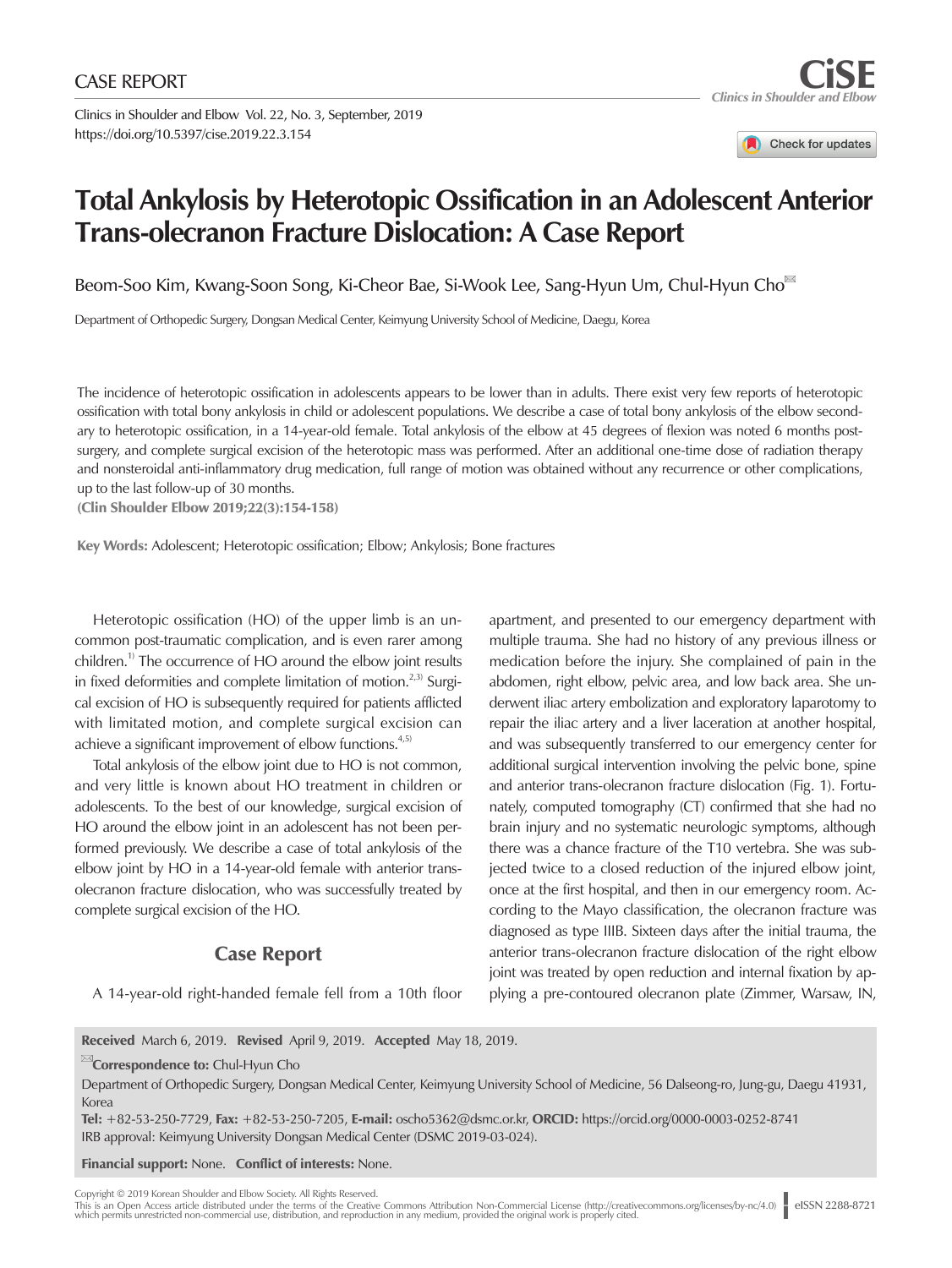

**Fig. 1.** (A, B) Anteroposterior and lateral elbow radiographs at initial trauma show ulna olecranon fracture with anterolateral elbow dislocation. (C, D) Open reduction and internal fixation using olecranon locking plate was done 16 days after the initial trauma, and are presented as anteroposterior and lateral radiographs. (E, F) Anteroposterior and lateral radiographs of the affected elbow reveal a large bony mass connecting the distal humerus to the ulna at 6 months of index operation.

USA) using the posterior approach incised along the triceps, followed by application of a long arm splint (Fig. 1).

After surgery, the elbow was immobilized in a long arm splint at 90 degrees of flexion and neutral rotation. Starting from the 3rd postoperative day, the patient was allowed gentle exercise of the right elbow joint, but developed aggravated pain during rehabilitation at 2 weeks post-surgery. The HO was first noted

in radiographs, at 3 weeks. At 10 weeks post-surgery, she had increased difficulty in moving her right elbow joint, and had reduced range of motion. The size of HO had progressed and was clearly revealed in radiographs. Physical examination revealed total ankylosis of the right elbow at 45 degrees of flexion, at post-operative 6 months. However, since the radioulnar joint was intact, pronation and supination of the forearm showed the full range of joint motion. Standard anteroposterior and lateral radiographs of the affected elbow revealed an unusually large mass connecting the distal humerus to the ulna (Fig. 1, 2). CT scan images revealed the progress of mineralization from the outer margins towards the center area (Fig. 3). After 6 months maturation of the heterotopic mass, surgical excision was carried out using the posterior approach through the previous incision scar. Skin, subcutaneous tissue, and deep fascia were incised in line with the skin incision. The ulnar nerve was identified and retracted. The extent of the mass was exposed adequately and was excised completely from the distal humerus and ulna (Fig. 2). Intraoperative elbow range of motion flexion 0 to 140 degree was checked.

Postoperative radiographs showed no trace of HO (Fig. 4). One day after the operation, a 1-time dose of radiation therapy (800 cGy) was provided to prevent recurrence. Four days after surgery, the elbow range of motion exercise was started, as tolerated.

At 30 months after surgery, patient had no pain in the elbow; radiographs revealed no further development of the HO, and a residual flexion deformity of 10 degrees with flexion up to 145 degrees, and supination and pronation of the forearm were achieved with full range of motion (Fig. 4, 5). The patient was permitted to return to play, without any restrictions.

The Patient was given an opportunity to review the manuscript and consented to its publication.

## **Discussion**

In the current case, the HO around the elbow was especially problematic for many reasons. Since the neurovascular structure lies within the elbow joint, this increased the possibility of complications. Second, the ankylotic tendency of the elbow joint to occur after injury further complicates the treatment of heterotopic ossification in the elbow joint. $^{2}$ 

Complete ankylosis of the elbow secondary to HO results in severe disability.<sup>4)</sup> More than 20% patients who develop HO have clinically limited motion in the form of decreased arc of the flexion-extension to under 100 degrees. In our case, the HO was located on the posteromedial side, and the elbow range of motion was assessed as 30 to 60 degrees at post-operative 4 weeks, which gradually progressed to total ankylosis of the right elbow at 45 degrees of flexion. Restoration of elbow motion with complete ankylosis can be difficult.<sup>6)</sup> During surgery,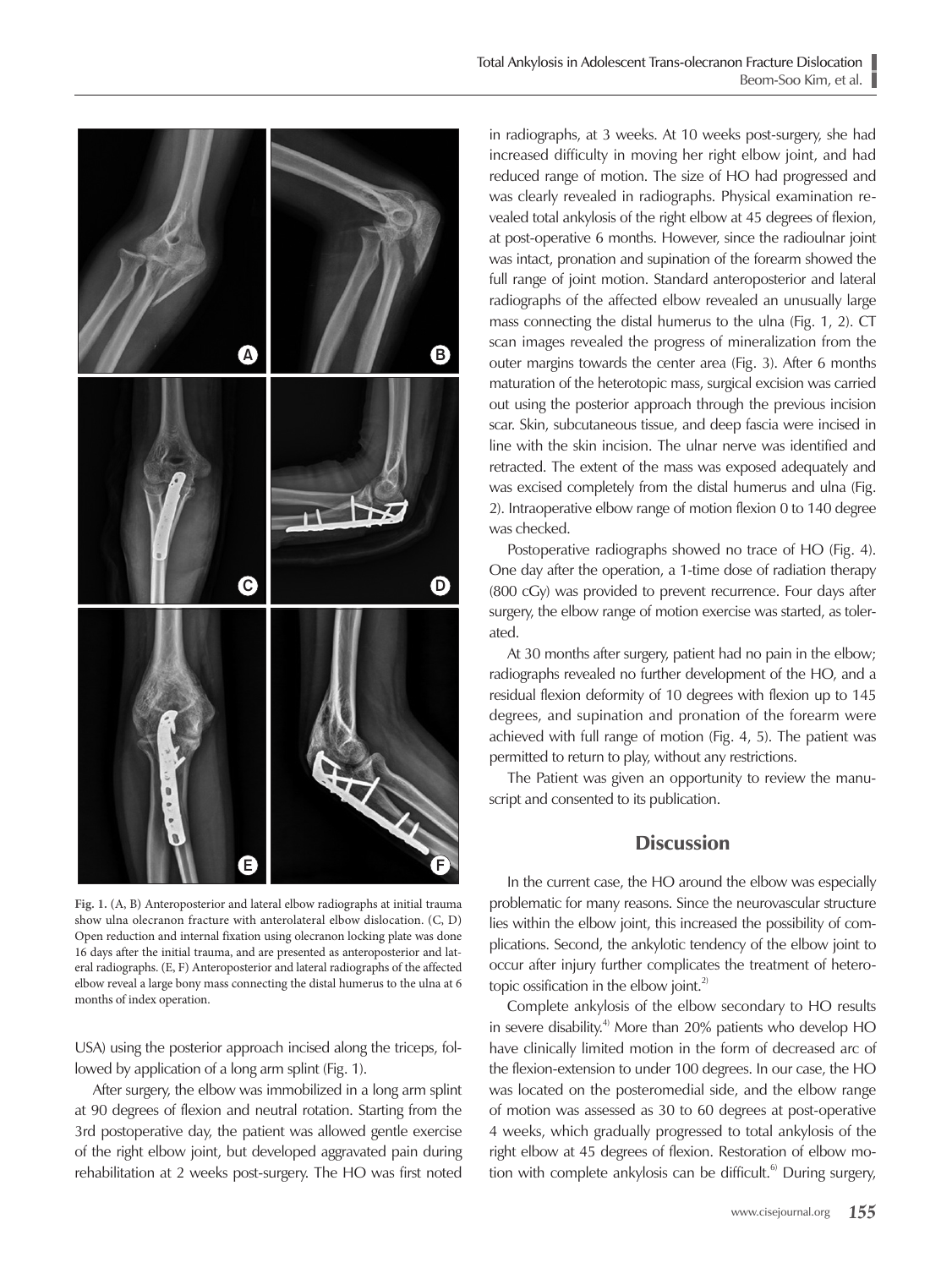T



**Fig. 2.** (A) An intraoperative view of the untreated heterotopic ossification of the posterior elbow joint shows a neurovascular bundle, which was identified and retracted. (B) An intraoperative view of the posterior elbow joint. (C, D) Elbow joint after excision of the mass of bone.



**Fig. 3.** (A, B) Images of computed tomography scan reveal fully matured mineralized cortical bone connecting the distal humerus to the ulna.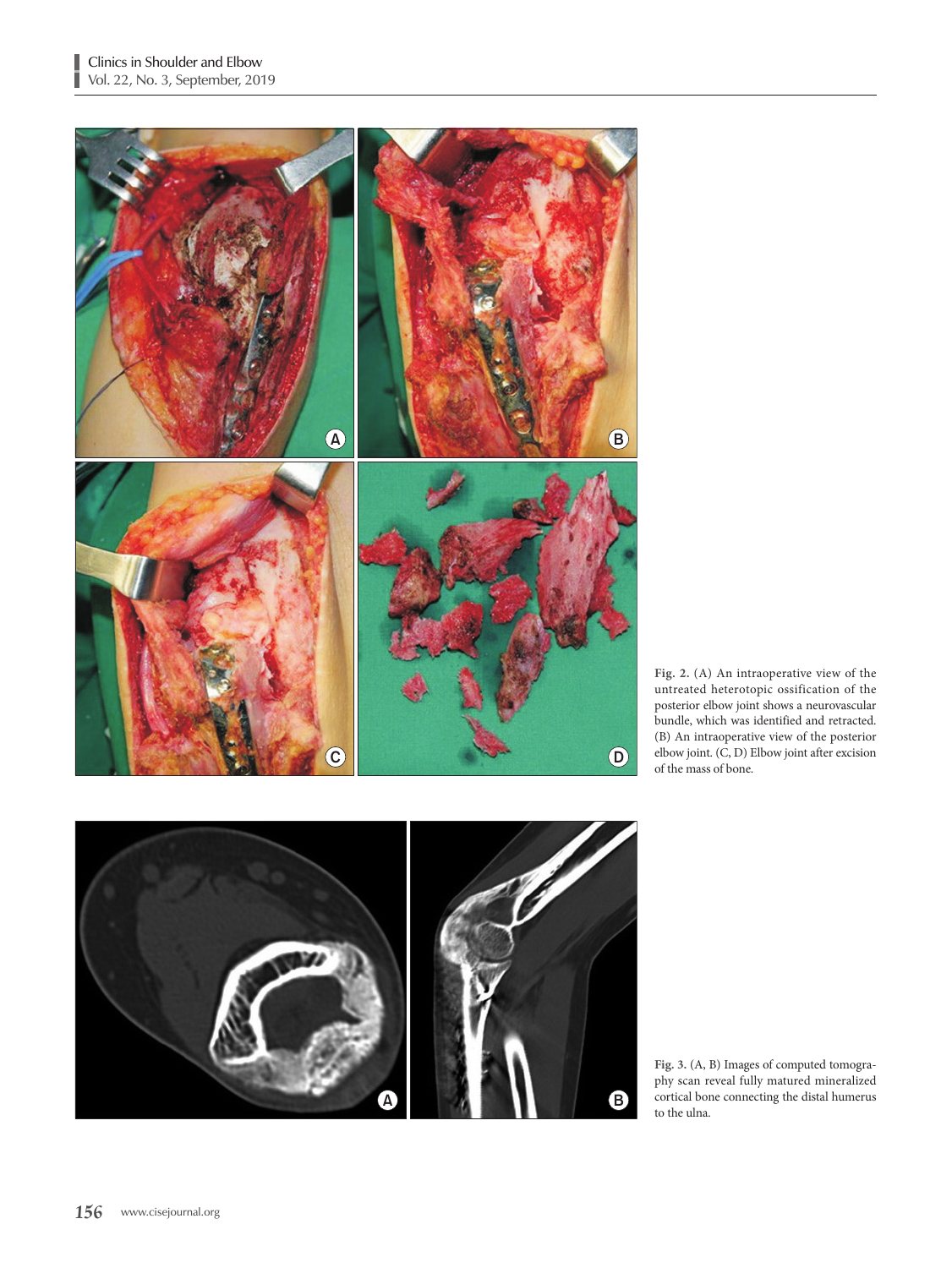

**Fig. 4.** (A, B) Postoperative anteroposterior and lateral elbow radiographs show complete excision status of a heterotopic ossification. (C, D) Radiographs show no further development of heterotopic ossification of the elbow joint at 30 months after index operation.

after resection of HO, the elbow range of motion was found to be 0 to 140 degrees. At the final follow-up, the range of motion checked at 10 to 145 degrees.

Surgical removal of the ectopic bone should be undertaken only for clear functional goals. Excision should be considered for patients in whom elbow motion is severely limited by extensive HO and other neurologic symptoms of the elbow joint. In the current case, our patient had complains of ulnar nerve symptoms such as tingling sensation and numbness. Since timing surgical excision of the heterotopic bone is important<sup> $\eta$ </sup> and maturation of the HO was noted on radiographs after 6-month follow-up in our patient, we determined to remove the mass at that instance.

Risk factors of HO development include neurologic injury, delayed internal fixation, use of bone graft, and the pattern of the fracture.<sup>2)</sup> Delay in surgery increases the risk for HO, thereby prompting that operative fixation is imperative. $8$  In our case, internal organ damage had made her vital signs unstable, and we first had to manage life threatening complications. The injured elbow was therefore treated 16 days after the initial trauma, which may have increased the possibility of the developing HO.

Radiation is effective for prophylaxis and recurrence against HO. Radiation may be given at a dose of 700 to 800 cGy in single fraction, administered from 24 hours preoperatively until 48 to 72 hours postoperatively.<sup>3)</sup> In our case, the patient was given a single dose of 800 cGy 1 day after surgery to prevent recurrence. Furthermore, prophylactic management was administered by prescribing nonsteroidal anti-inflammatory drugs (NSAIDs) for 2 months. NSAIDs prevent HO by inhibiting the osteogenic differentiation of progenitor cells.<sup>9)</sup> Radiation and the NSAID therapy are both effective prophylactic treatments for the development of HO.<sup>10)</sup> At the last follow-up, no recurrence was observed.



**Fig. 5.** Clinical photographs of extension and flexion of the elbow joint (A, B), and supination and pronation of the forearm showing functional outcome at 30 months after last surgery (C, D). The Patient was given an opportunity to review the manuscript and consented to its publication.